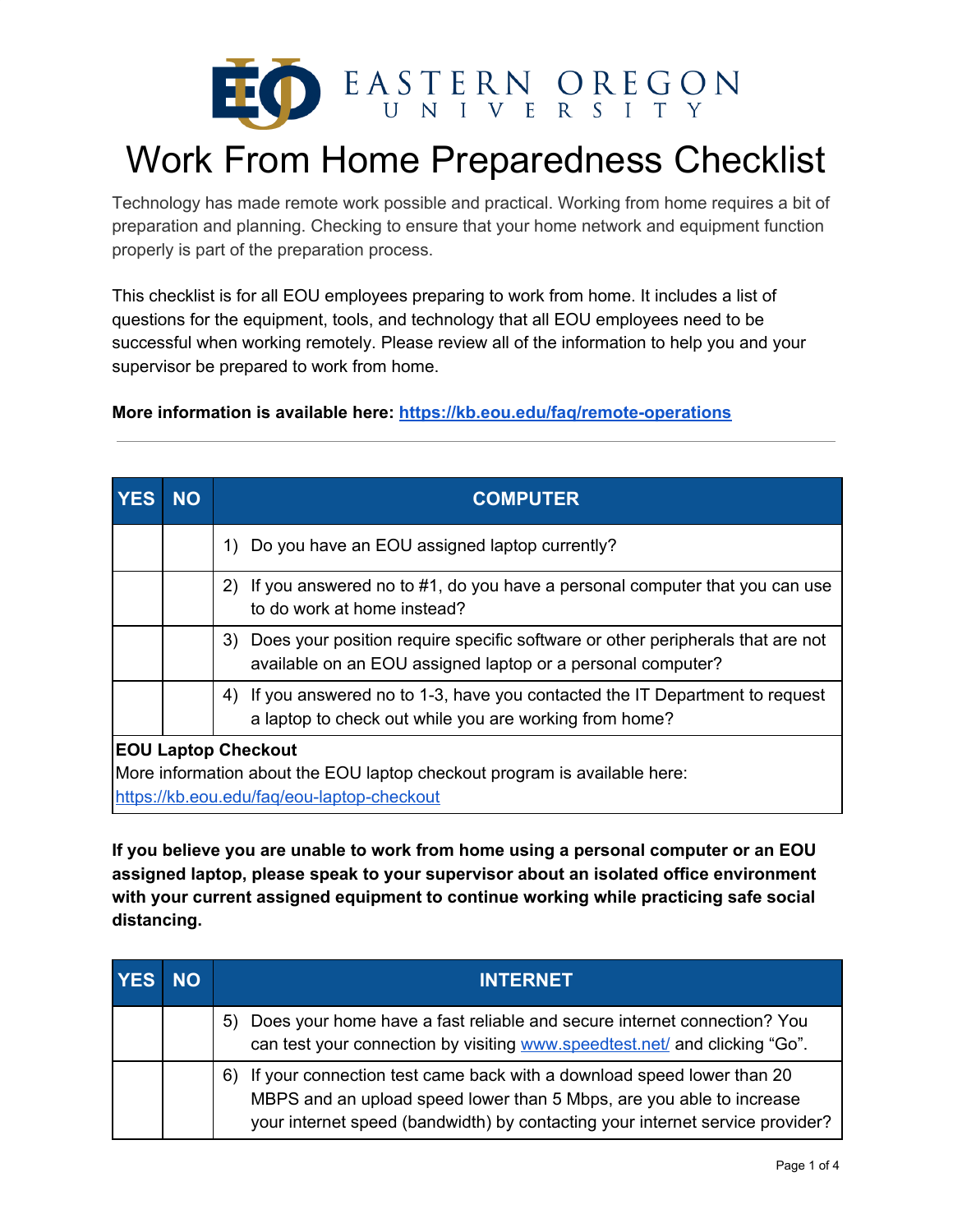#### **Example of a Speedtest connection test result**





## **What internet speed do I need for working from home?**

The best internet speed for working from home depends on what kind of work you do. If you frequently download and upload large files, internet speeds of at least 30-40 Mbps are recommended.

- Email and basic computer programs: 3-4 Mbps is recommended
- Video conference calls: 10+ Mbps is recommended
- Large file transfers: 30-40+ Mbps is recommended (if necessary)

#### **What is the difference between download and upload speeds?**

Download speed is how fast your internet connection can transfer data from a server to you. Download speeds are important for downloading files, loading a website, streaming a video or streaming music. Upload speed is how fast your internet connection can transfer your data to a server. Upload speeds are important for sending emails, sending files to other people, live video chats and gaming.

No matter what you use the internet for at home, we recommend getting slightly faster speeds than Netflix, Zoom, online shopping or any other activity requires. Internet speeds often perform slower at home than advertised. Having multiple devices at home will also eat up bandwidth (slow down your internet speed), and a variety of technical factors can also slow down your connection.

#### **What is Mbps?**

Mbps is how internet speeds are gauged and it means "megabits per second." It measures the bandwidth of an internet connection and by how much data can be transferred each second.

# **If you answered no to questions #5 and #6 above, please contact your supervisor about creating an isolated office environment using your assigned equipment to continue working while practicing safe social distancing.**

| <b>YES</b> | NO l | <b>WORKSPACE</b>                                                                                                                                                                                                                                                      |
|------------|------|-----------------------------------------------------------------------------------------------------------------------------------------------------------------------------------------------------------------------------------------------------------------------|
|            |      | Do you have a specific, quiet home work space, with comfortable furniture<br>that is safe to work in? Your home work space should be free from tripping<br>hazards, excessive clutter and distractions, and have a basic ergonomic<br>setup to help minimize fatigue. |
|            |      | Have you established boundaries when working from home with those living<br>8)<br>with you so they know you're "out of reach" if you're in at your desk or with<br>your headphones on?                                                                                |

**While there are no absolute correct answers for a home workspace, please review these tips to help prepare your home so you are successful working from home.**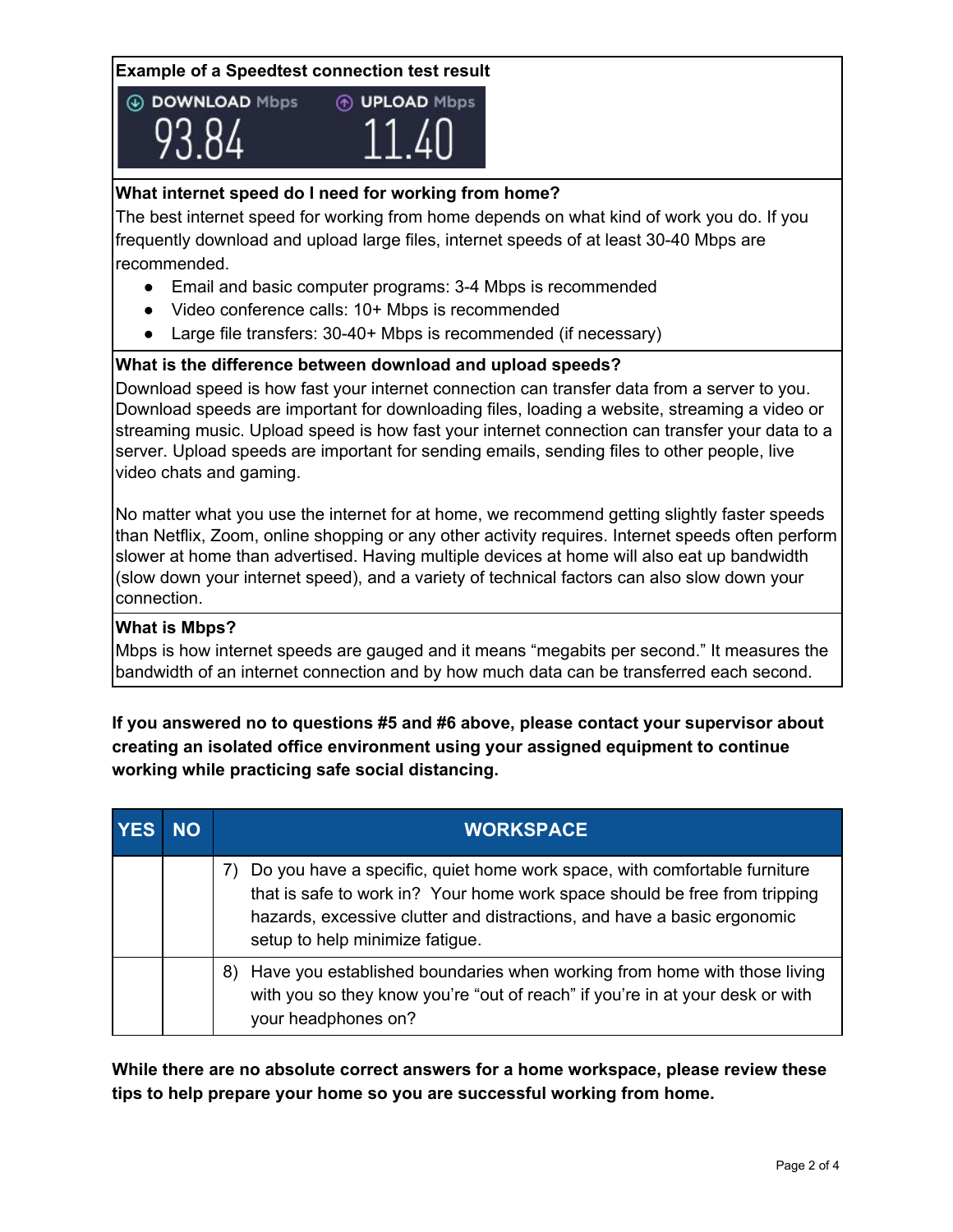- Any home office should be kept safe from trip and fall hazards (clear aisles, no wrinkled carpets, etc.), electrical hazards (no daisy-chaining power strips), and be as [ergonomically](https://www.ergonomics.com.au/office-ergonomics-checklist/) correct as possible.
- Minimize distractions and noises from others in your household. Separate your workspace from your personal space as much as possible. Use a pair of noise-canceling headphones to block out sounds if available. On video or phone conference calls, mute your microphone when you aren't speaking. When video conferencing, be mindful of what the camera is picking up behind you.
- Use digital collaboration tools to communicate with colleagues. Schedule group meetings by video conference and set up group chats via programs like Google Chat. If email is leading to a misunderstanding, pick up the phone and have a conversation. Take and share a screenshot with Snipping Tool or another screenshot software to help explain complicated topics.
- Talk with your supervisor about child-care challenges. If you're asked to work from home and your children's school or day-care shuts down, that might affect your ability to do remote work during normal business hours. In some cases, children may be old enough to care for themselves, but younger children will need more attention. One possibility might be to set up shifts at home, where one parent works remotely and the other parent cares for the child, and then they switch.
- Recognize any feeling of being isolated and take initiative to counter adverse impacts. While you want to minimize distractions from family members or housemates, you also want to avoid feeling like you are completely alone all day. Maintaining a social connection is important when working physically distant from co-workers. There are ways to maintain your mental health: Call people on the phone, video chat, and break up the day with periodic stretching and light exercise.

| <b>YES</b> | <b>NO</b> | <b>ACCESS</b>                                                                                                                                                        |
|------------|-----------|----------------------------------------------------------------------------------------------------------------------------------------------------------------------|
|            |           | 9) Are you required to access Banner while working from home?                                                                                                        |
|            |           | 10) Do you require access to your network file shares (Departmental or personal<br>file shares. You might know them as your Z or Y drives)                           |
|            |           | 11) Do you have any specialized software or any other service that is available<br>on your EOU assigned computer that may require a "Remote Desktop"<br>Connection"? |

**Most EOU software [applications](https://kb.eou.edu/faq/remote-operations#eou-applications) only require an internet connection and your Mountie Pass credentials to connect to them. The three options listed above require a VPN connection to connect to them remotely. You can learn more about a VPN by visiting the knowledge base article: <https://kb.eou.edu/faq/eou-openvpn-remote-access>**

**To request access for a VPN or or remote access to network file shares or other software on your work computer, please complete the Data Systems [Permission](https://ssb-prod.ec.eou.edu/ssomanager/saml/login?relayState=/c/auth/SSB?pkg=zeoupermissions.P_eouPermissions) Form: <https://kb.eou.edu/faq/eou-data-systems-access>**

**It's crucial that anybody working from home test the applications they will be using from home and notify [helpdesk@eou.edu](mailto:helpdesk@eou.edu) if there are any issues to minimize any delays.**